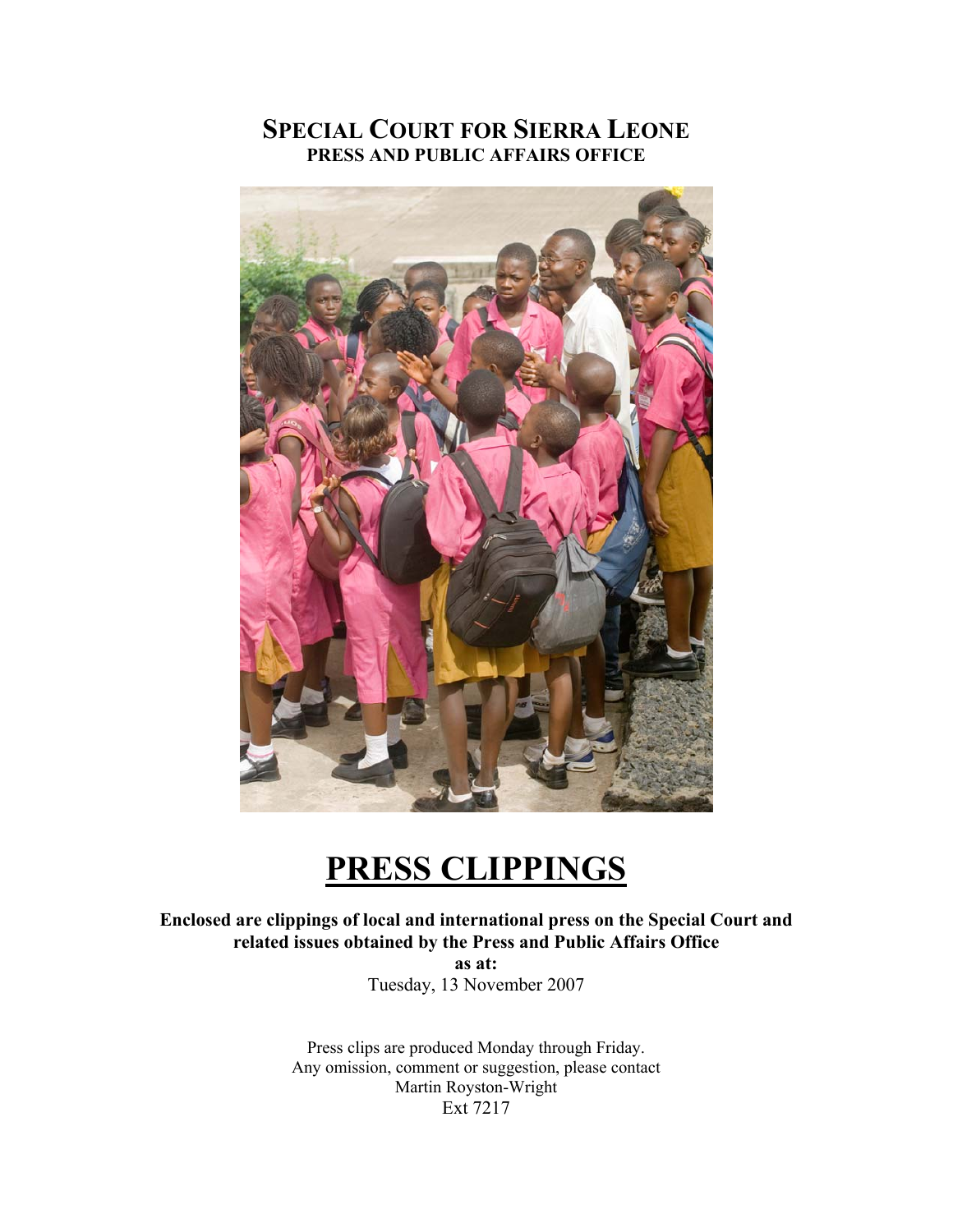| <b>Local News</b>                                                                            |            |
|----------------------------------------------------------------------------------------------|------------|
| AFRC Appeals Begin / Awoko                                                                   | Page 3     |
| <b>International News</b>                                                                    |            |
| The case against Kaddafi: Will Charles Taylor "Name and Shame" him? / The Patriotic Vanguard | Pages 4-8  |
| UNMIL Public Information Office Media Summary / UNMIL                                        | Pages 9-11 |
| Uganda's LRA Rebels Say ICC Arrest Warrants Obstacles to Peace / Voice Of America            | Page 12    |
| Congo Militia Leader Faces First ICC Trial In March / Voice of America                       | Page 13    |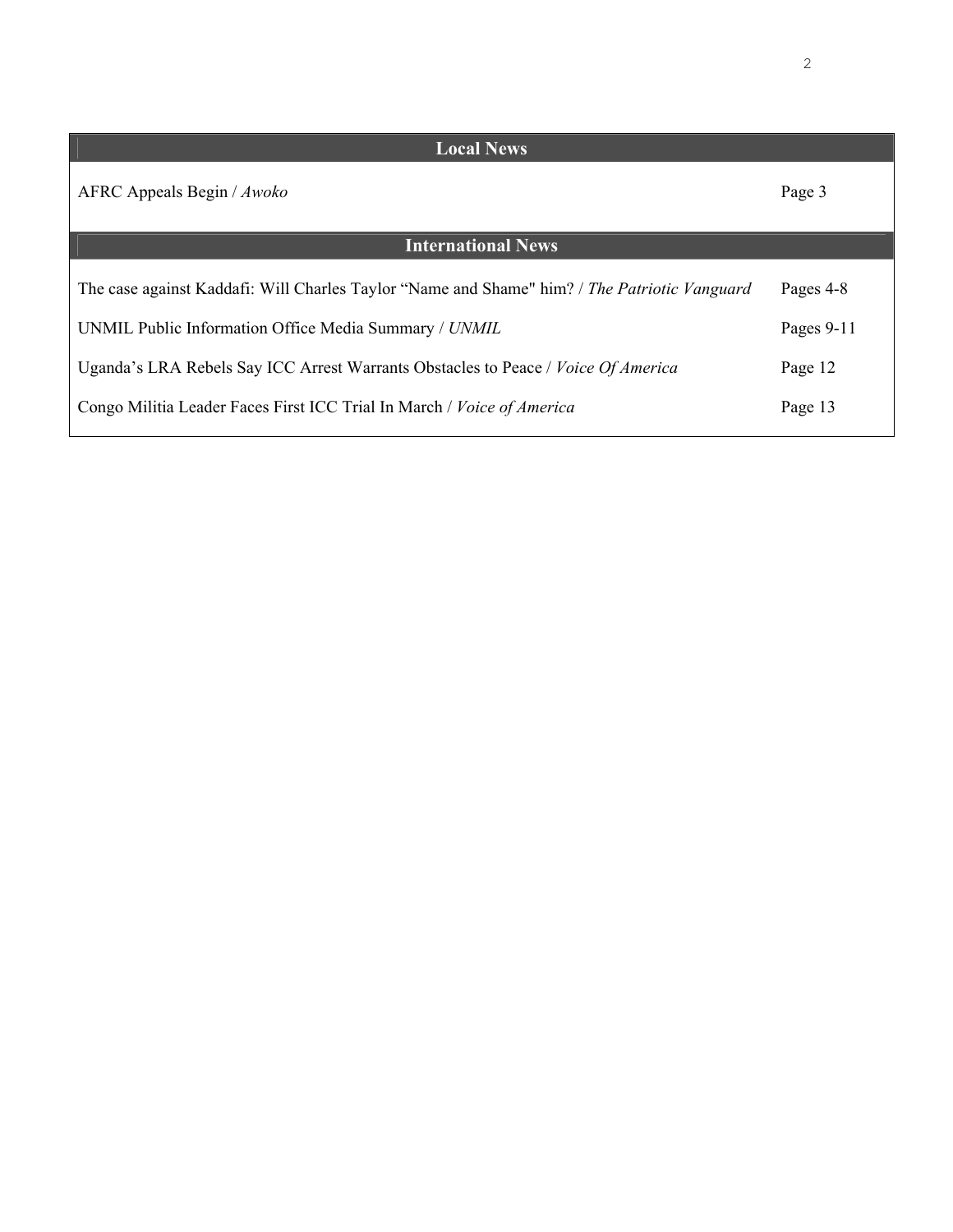## Awoko

Tuesday, 13 Nove mber 2007

#### 20 a Council (AFRC): Alex repeat the argument during the course of the trial but

I he Appeals Chamber of the UN backed Special Court for Sierra Leone yesterday commenced the oral argument of the appeal cases of the three members of the defunct Armed Forces Revolutionary

Bazzy Kamara and Santigie Borbor Kanu. Submitting on behalf of the prosecutor, Christopher Starker said they had nine grounds of appeal as they were requesting the

Tamba Brima, Brima · Appeals Chamber to revise the judgment of the Trial Chamber.

> One of the points raised by the prosecutor was the individual responsibility for crimes committed in Bombali and Freetown, and that they did not intend to

raised before the Trial Chamber.

In challenging the credibility and reliability of the witnesses, Mr Starker said the Trial Chamber should have taken a holistic approach to prove the fact as Brima Bazzy Kamara and Santigie Kanu were senior officials during the war and they created a climate of crimes. On the issue of allegation and defect, the prosecutor said that could be highlighted at the trial stage although defects could be raised

that strong reasons should be given for the defects.

For the AFRC, defects were not raised at the trial stage but that it was done at a later stage. It was therefore submitted by the prosecutor that all decisions by the Trial Chamber findings on defects should be squashed.

On amputations and killings, he submitted that the accused were convicted on war crimes and not crimes against humanity, and so they urged the Appeals Chamber that the judgment must reflect all the crimes.

Kojo Graham on behalf of the first appellant, Alex Tamba

Brima, submitted that the first ground raised by the prosecutor that the Trial Chamber erred in law but they could not prove that the meeting called by SAJ Musa showed that his client was a member and he aided in the commissioning of the crimes. And that substantial evidence was adduced by the prosecution to prove these events.

He also submitted that they had faith, trust and confidence in the Appeals Chamber as they would have to separate the wheat from the chaff at the end of the appeal cases.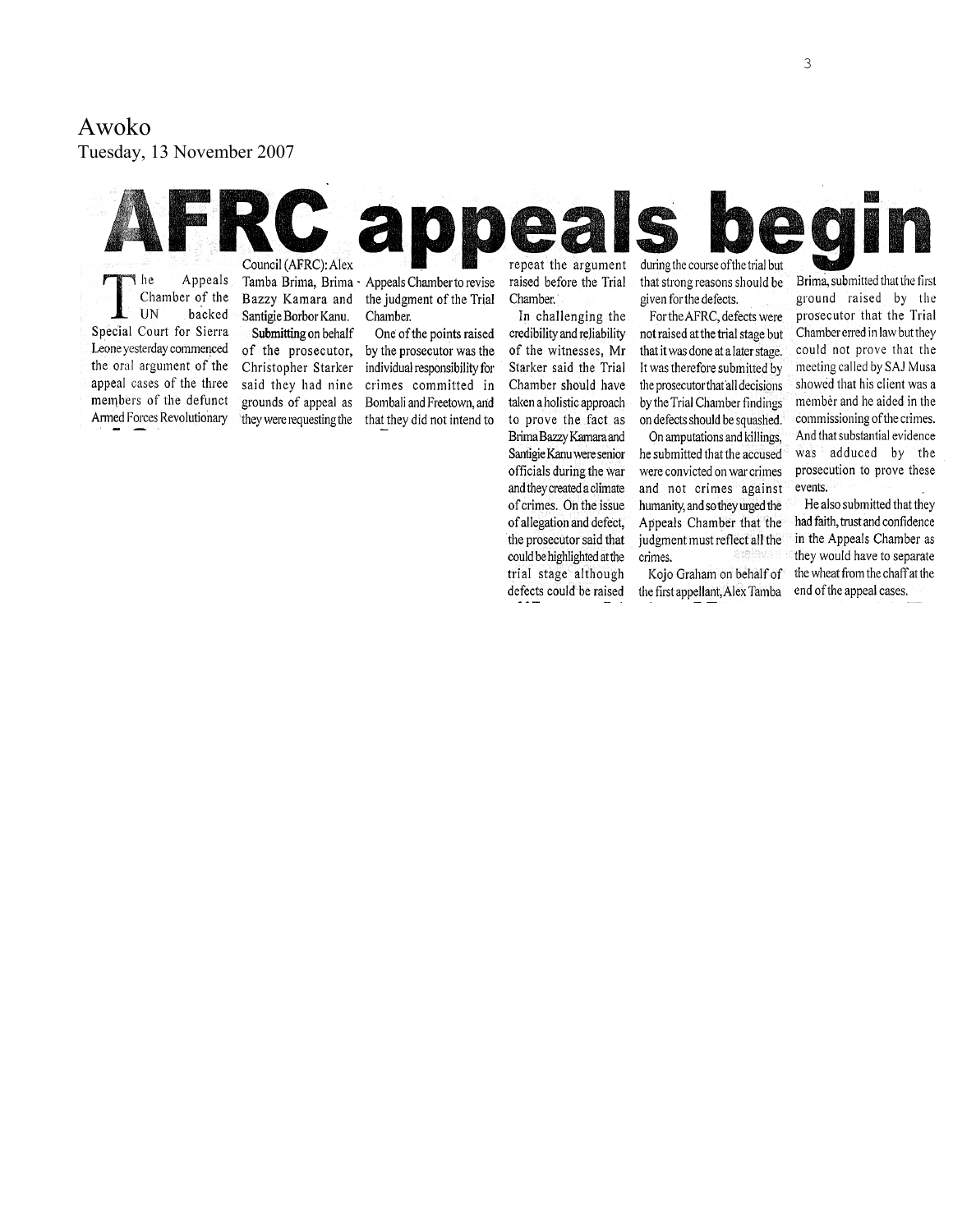## The Patriotic Vanguard

Tuesday, 13 November 2007

#### **The case against Kaddafi: Will Charles Taylor "Name and Shame" him?**

By Professor Hassan B. Sisay, Wisconsin, USA.

As 2008 approaches, the day of reckoning for Charles Taylor draws closer. Soon the former president of Liberia will have his day in court to answer to charges of multiple heinous crimes he allegedly committed against the citizens of Liberia and Sierra Leone.



According to various documented accounts, rebel groups backed by Blaise

Campaore of Burkina Faso, financed by Moammar Kaddafi of Libya and sponsored by Taylor, meted out unspeakable brutality and savagery on the citizens of Sierra Leone and Liberia during the civil wars in both countries.

While Taylor is not facing trial for his heinous abuses of human rights and use of violence to hold on to power in his country, his actions in Sierra Leone will soon be subjected to intense international scrutiny at the Hague. Emphatically, I concur with famed Liberian journalist Abdoulaye W. Dukule's assertion that: AFTER CHARLES TAYLOR, the international community should go after MOAMMAR KADDAFI...AND BLAISE COMPAORE'.

The UN Panel of Experts Report on Diamonds and Arms in Sierra Leone " found conclusive evidence of supply lines to the RUF through Burkina Faso, Niger and Liberia." Without the money, recruitment of rebels and logistic support provided by the above, thousands of our compatriots would be alive today.

For his involvement in the Lockerbie bombing that led to the deaths of about 300 people, Gaddafi paid his victims families \$3 billion. Imagine how much he owes Liberia and Sierra Leone for financing Charles Taylor and his rebel militias who killed and maimed nearly half a million people. All accounts indicate that Taylor through his support of Foday Sankoh's Revolutionary United Front (RUF) rebel group contributed in the killings and destruction of major portions of Sierra Leone.

At its peak, RUF rebels used arms supplied by Libya and transited to them by Taylor to maim, rape and amputate the limbs of hapless Sierra Leoneans. Nearly a million people were displaced from their homes and forced to seek refuge in neighboring countries. It is impossible to determine exactly the level of killings, mutilations, sexual abuse and enslavement of boys and girls perpetuated on Sierra Leoneans by the pro-Libyan RUF militia.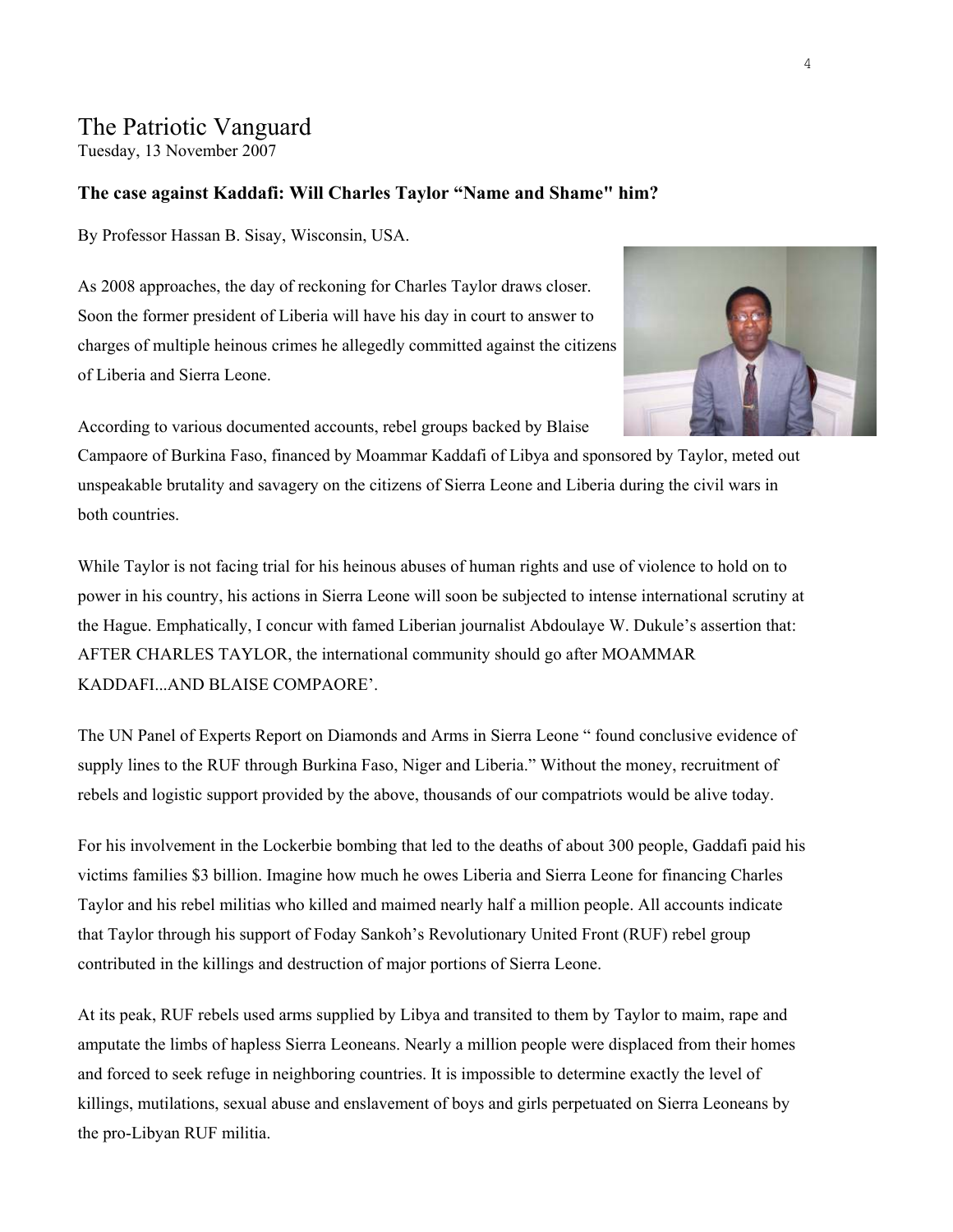In his opening remarks, David Crane, former founding Chief Prosecutor for the UN Special Court for Sierra Leone ( 2002-2005), accurately described the carnage saying, "what took place in Sierra Leone marks the limits of our language to communicate, and falls outside the realm of expression...[it's] "a tale of horror, beyond the gothic into the realm of Dante's inferno."

Crane accused Gaddafi of plotting to destabilize Sierra Leone and Liberia, disclosing that, he "was behind the past decade of war in West Africa." Crane added that the Libyan leader "wanted to geopolitically control West Africa through surrogates such as Liberia's Charles Taylor and Sierra Leone's Foday Sankoh." Crane asserted that Gaddafi was "intimately involved in plotting to take down Sierra Leone," and had considered indicting him, but he decided against it. "Though Kaddafi would not be on trial," he said, " the case would name and shame him." Sadly, Kaddafi was neither ashamed nor repentant of his actions in Sierra Leone and Liberia. He has openly criticized Nigeria for arresting and handing Charles Taylor to the United Nations Special Court in Sierra Leone for trial, and described it as " an unacceptable precedent that threatened all African leaders."

Crane's failure to indict the Libyan leader provoked considerable anger, speculation, and left unanswered many questions. For example, since the rebel forces of both Taylor and Sankoh committed such horrible crimes against civilians with the complicity and financial support of the Libyan leader, why were the West African rebel leaders indicted by the UN Special Court and not Gaddafi? Why should the trainer, financier and purveyor of terrorism in the African continent, and particularly in Sierra and Liberia go unpunished? Why has the international community remained largely silent about Gaddafi's atrocities in Africa. How come his African victims have remained uncompensated compared to those in Europe?

Even more startling, why should the Western powers protect an individual whose propensity for harming and killing fellow human beings has been so well documented? United Nations reports reveal that: "virtually all of the arms and money that fueled the (civil wars in both Liberia and Sierra Leone) were supplied by Libya."

The thought that Kaddafi may have escaped prosecution because Western powers felt he was an asset to them for security and strategic purposes is deeply troubling. This calls for further investigation. On its face it defies logic and appears to be a double standard that does not promote international cohesiveness and law and order. When crimes against humanity are committed we should employ the same standards of investigation and punishment for the perpetrators, and not seek ways to justify or ameliorate their deeds.

In announcing the move to renew diplomatic ties with Libya, US Secretary of State Condoleezza Rice praised Kaddafi for his nation's : "excellent co-operation in the US-led war on terrorism." Similarly, President George Bush and former Prime Minister Tony Blair heaped unconditional praise on the Libyan leader for his "courage and statesmanship" in giving up his nuclear weapons program. David Welch, US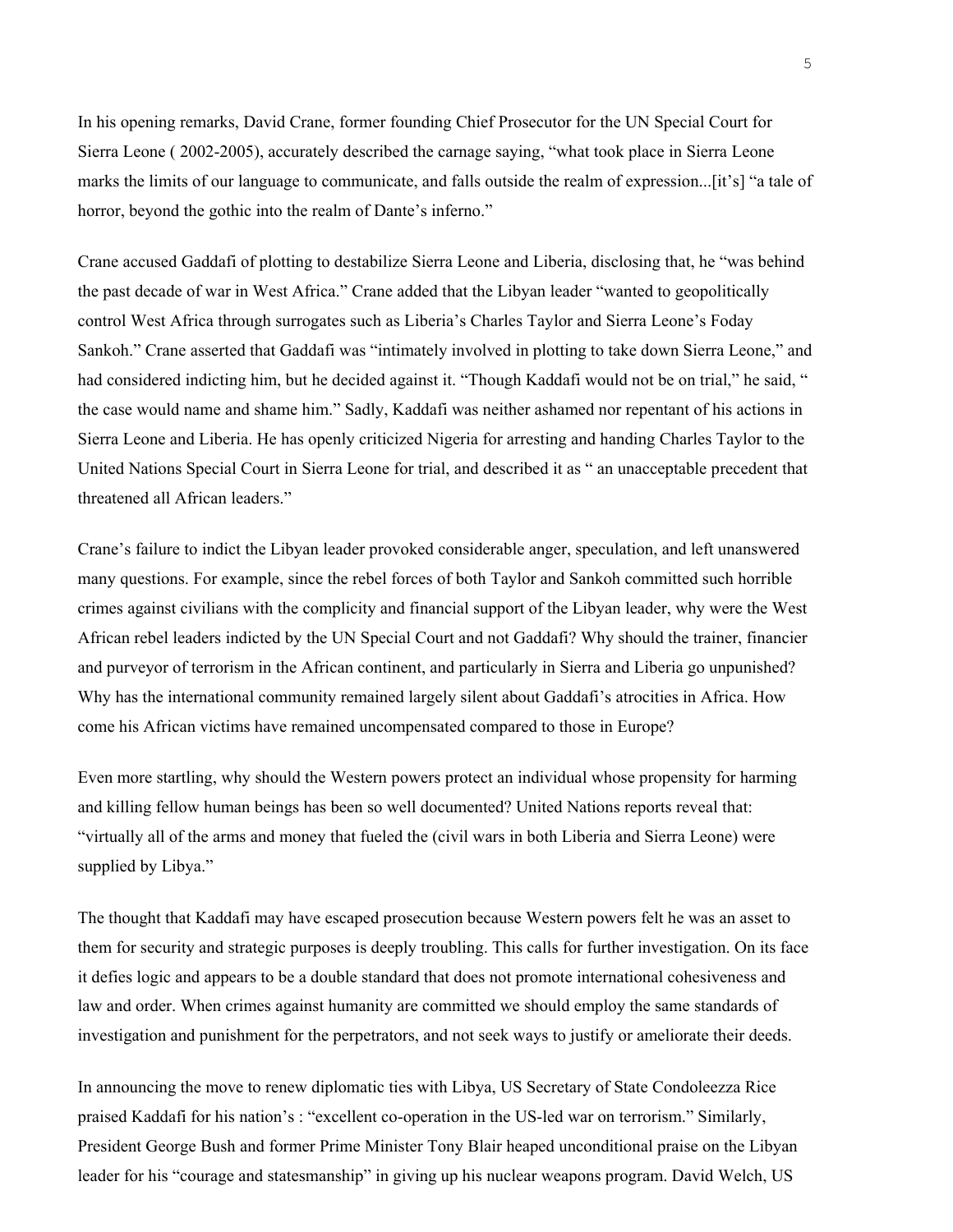Assistant Secretary of State rationalized that the American decision to renew diplomatic relations with Libya "came after a careful review of Libya's behavior, and "adherence to international norms." Since 1993, this assessment has been contradicted by numerous investigative reports including Amnesty International and the New York-based Human Rights Watch.

The effects of Kaddafi's actions that wreaked havoc on the civilian populations of Sierra Leone and Liberia, are not minimized by the assumption that Kaddafi may have been changing his politics in the eyes of Britain and America. Why then did he escape indictment for his deeds? The answer is simple. It appears Western powers sanitized the Libyan leader, turned a blind eye to his appalling human rights record, helped him to gain international respectability, and presented him to the world community as a reformed leader who merits acceptance by other civilized nations. Earlier, former President Ronald Reagan described Kaddafi as a "barbarian, zealot, and a "flaky" individual.

In 1986 Reagan ordered an attack on Libya following the bombing of La Belle discoteque in West Berlin that caused American casualties. Reagan held Kaddafi responsible for terrorism aimed at America, and approved air strikes on the Libyan capital, Tripoli, that resulted in over one hundred people dead including Kaddafi's adopted daughter, Hanna Kaddafi. Egyptian president Anwar Sadat, once described the Libyan leader as 100% insane, while other Arab leaders suggested that Kaddafi's membership in the Arab League should be terminated. How Kaddafi was morphed by western powers from pariah to patron is a long and complicated diplomatic process.

Bruce Jentleson, a State Department official in the Clinton administration said this to explain America's reversal of diplomatic direction: " the US didn't make this decision because Kaddafi underwent some full transformation; we still don't like him... but he wanted to stay in power and was willing to move on something important to us, so we struck a deal." Further, Jentleson indicated that Western leaders convinced Kaddafi that if he gave up his nuclear programs and "did a policy change, we would not do regime change." Jon B. Alterman, director of the Middle East Program at the Center for Strategic and International Studies in Washington D.C. noted : " while some aspects of the Libyan leader's behavior remained objectionable, such as meddling in African politics it never challenged U.S. strategic interests."

In other words, although the civil wars in Sierra Leone and Liberia financed by Gaddafi caused the deaths of more than half a million people, massive destruction of property, heinous rapes, displaced two million people, and resulted in immense hardship on the civilian populations of both countries, that unambiguous despicable record of human rights violations was not enough to maintain the diplomatic ostracism of Kaddafi. An exuberant Bush Official even proclaimed that Libya " is out of the terrorism business." The Los Angeles Times put it best in its defense of the new policy: "if any atrocious record on human rights were enough to land a nation on the [terrorist] list, then the U.S. would have to add China, Egypt and Uzbekistan and dozens of others."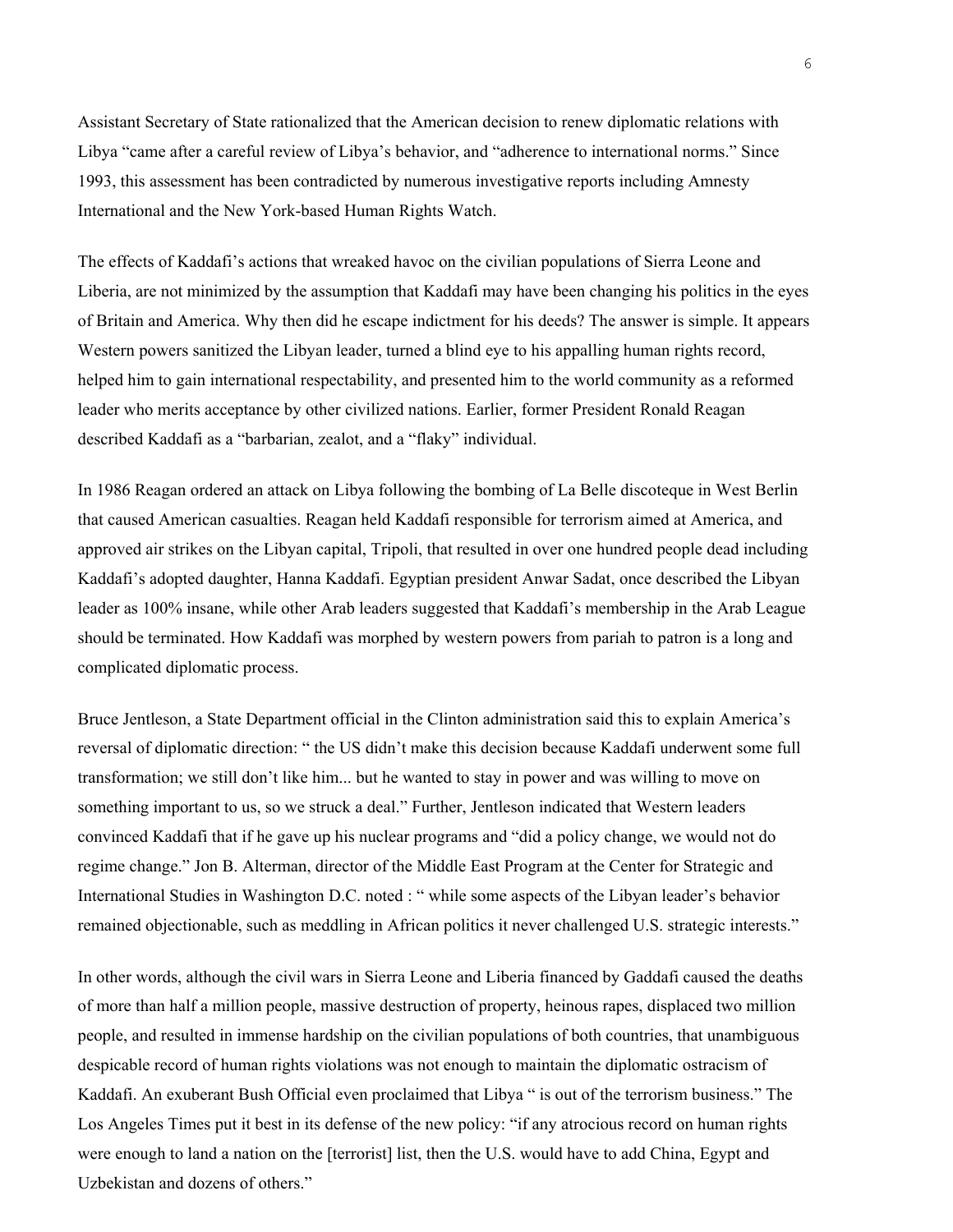Gamal Nkrumah, son of the fiery Ghanaian Pan Africanist, writing in the Al-Ahram weekly, a leading Middle East newspaper, described what happened between Washington and Tripoli as "a marriage of convenience cemented by business ties." In short, when the rule of law, morality, human rights, and the socalled wider public and strategic interest collide, the latter prevails.

It is highly possible that the above rationalization and or justification may have influenced the Western powers slow reactions to the horrors in Darfur, Sudan, the Rwandan Massacres; and why the international community took such a long time to end "apartheid" in South Africa. Kaddafi knows too well the strong links in the geopolitical considerations by western powers between the economic, social, political and strategic matters, and how the West is beholding to him by its considerable dependence on Libyan oil. Accordingly, he has been unwavering in using his economic power to gain legitimacy in the eyes of the West.

But how has Kaddafi been able to pacify Africa to avert any future investigation for his support of rebels in Liberia and Sierra Leone ? Again, Kaddafi uses his enormous economic power to soothe African nations that he has openly offended or undermined. Cash-strapped governments such as Sierra Leone, Liberia, Zimbabwe and Malawi receive meager financial aid from Tripoli, including sometimes boat loads of rice, obsolete ferries, weapons, and automobiles to be used by government personnel.

Such aid is miniscule compared to the billions of dollars the Libyan leader has spent to reimburse European victims of his alleged terrorist acts. He has become the self-appointed spokesperson of African causes such as human rights violations in Darfur, Chad, Somalia, and the plight of African would be migrants to Europe. Kaddafi also got Africa to violate sanctions the western powers imposed on Libya. Mandela visited Libya during the sanction period, and air travel between the rest of the continent to Libya were resumed despite the sanctions.

Further, in the late 90s, Kaddafi began a campaign that revived the principles of African unity, as stipulated by the founders of the Organization of African Unity (OAU), and these efforts resulted in the founding of the African Union (AU). Kaddafi seemed to have had an insight into the future, and succeeded in emerging as a true African son. How can a true son of Africa and a promoter of African unity be responsible for destabilizing states, or be held accountable for financing rebel activity in Sierra Leone and Liberia? Why should he (Kaddafi) be made to pay compensation to victims of civil wars in the referred countries? No African head of state has yet confronted him on the above. Rather, there is a surprising silence particularly from Liberia and Sierra Leone, and a seeming willingness by continental leaders to tolerate Kaddafi's highly questionable diplomacy in Africa. This pro-Kaddafi support notwithstanding, the Libyan leader's activities in Sierra Leone and Liberia will take center stage at the Hague during Taylor's trial in 2008. And as in the past, there will be a number of important questions to ask. For example, why did David Crane the Chief prosecutor in the UN Special court in Sierra Leone consider it expedient to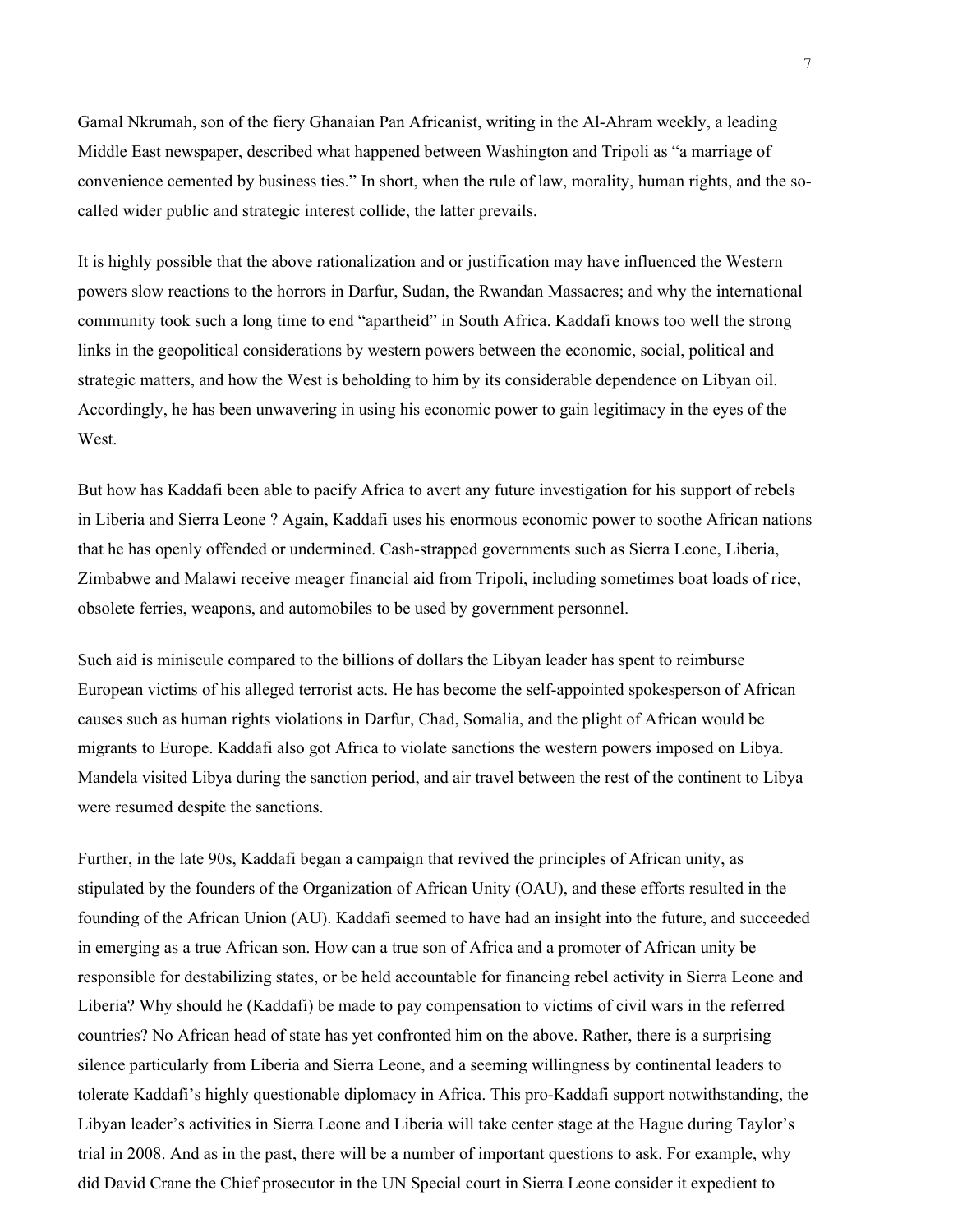reveal in advance that even though the court had not indicted Gaddafi: "this has not been ruled out?" Was this meant to warn Kaddafi to change his ways or face the consequences? Or did the Libyan leader outwit Western powers by doing what he perceived they wanted done and thereby escape indictment. What other nations and personalities will be implicated in the wars of Liberia and Sierra Leone by Taylor's impending testimony?

If Taylor agrees to " name and shame" Kaddafi for being a collaborator, the victims in Sierra Leone and Liberia have a chance for compensation from Kaddafi. Taylor would have validated what has been common knowledge about the source of financing for his crimes, and Taylor and Sankoh's victims will have a credible evidence to go after Kaddafi. To succeed the victims in Liberia and Sierra Leone must organize and be well represented in the same manner as Hissane Habre's victims in Chad. If Taylor decides not to "name and shame" Kaddafi, his and Sankoh's victims still have the basis for compensation because the case against Taylor is being prosecuted on their behalf.

Certainly, the activities of Taylor and Sankoh were supported and financed by someone, some people or some foreign governments. Somebody provided the guns to rebel militias, and assisted the Revolutionary United Front rebels to sell their "Blood Diamonds " to European buyers. If and when he is properly cornered, Taylor would name names and avoid going down alone. In anticipation of that possibility, the victims ought to be organized, and demonstrate a presence through legal representation during the trial, to protect their own interests.

In addition, the governments of Sierra Leone and Liberia should put considerable pressure on the UN Special Court that is investigating Taylor's atrocities to also consider the actions of his financier and alleged co-conspirator. They should emulate Kaddafi's effective bargaining tactics with the EU and Bulgaria in the matter of his citizens who were allegedly injected with tainted blood containing the HIV virus. Kaddafi showed little mercy during the bargaining process with the EU and western powers on behalf of his citizens, and was richly rewarded. By implication, Kaddafi may agree to quietly compensate the Liberian and Sierra Leone victims without being " named and shamed" to minimize international criticism and condemnation. It is only when the above materializes that Kaddafi will espouse the true qualities of the nobleman and true son of Africa that he has always wanted to be.

Professor Hassan B. Sisay(photo) is with the History Department, St. Norbert College,Green Bay, Wisconsin,USA.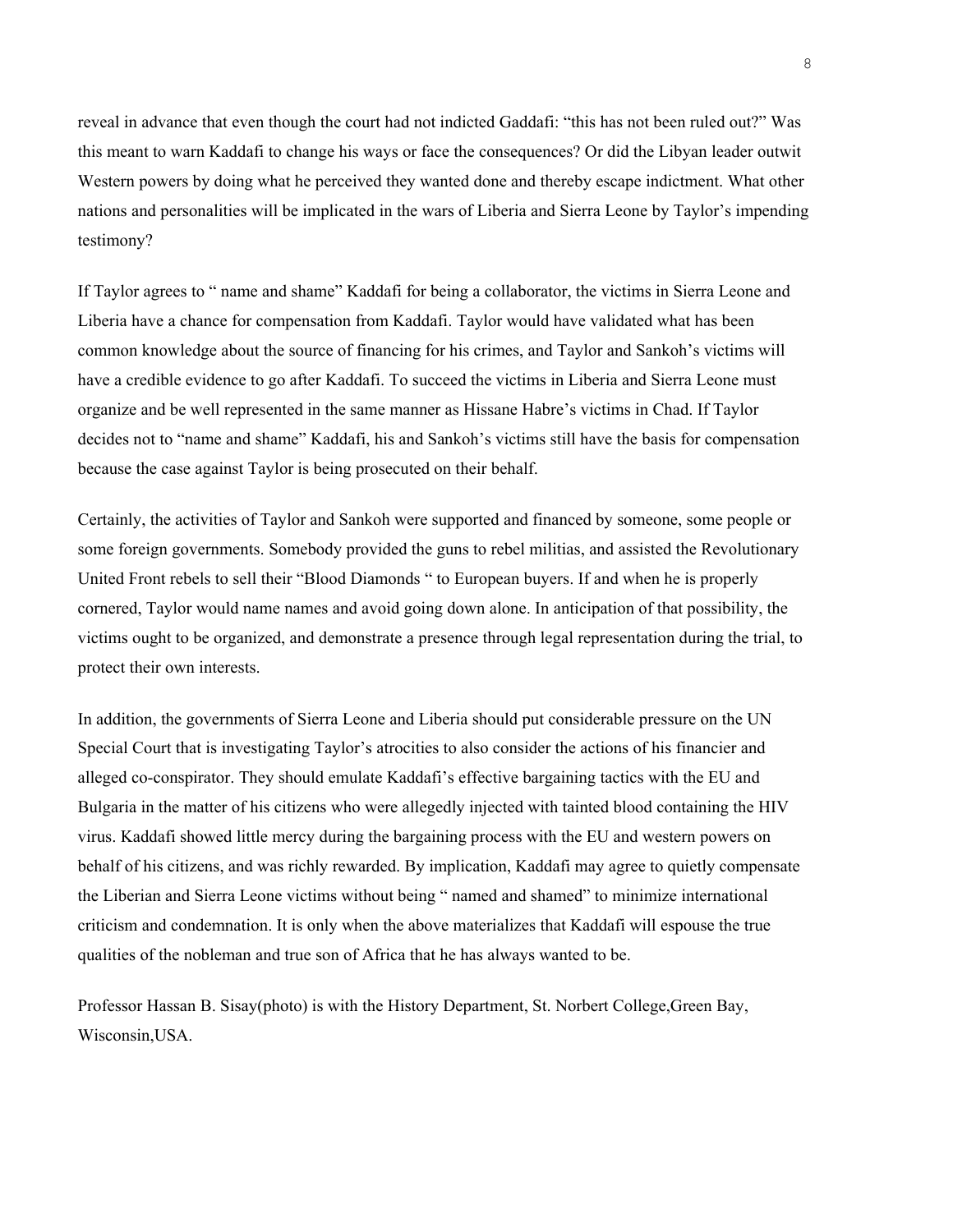# **United Nations Nations Unies**

United Nations Mission in Liberia (UNMIL)

## **UNMIL Public Information Office Media Summary 12 November 2007**

*[The media summaries and press clips do not necessarily represent the views of UNMIL.]*

## **International Clips on Liberia**

**AP** 11/12/2007 07:50:34

## **Prosecutors plan appeal despite accused sex criminal deportation**

ROCKVILLE, Md. \_ The deportation of a Liberian man whose rape and sex charges in Montgomery County were dismissed is not dissuading prosecutors from trying to reinstate the charges. Mahamu Kanneh was ordered to be deported last week. His sexual abuse case was dismissed this summer when he didn't get a speedy trial. The 23-year-old immigrant from Rockville was charged in 2004 with the rape of a 7-year-old girl. The trial was postponed several times because court officials could not find an interpreter fluent in his dialect.

## **International Clips on West Africa**

#### **VOA** 11/12/2007 05:08:59

## **Ivory Coast: Northern Ivorians pleases with peace**

Section: Regional News - Leading non-governmental organizations and the United Nations have recently expressed concern over the pace of the peace process in Ivory Coast. But after visiting a community of northerners living in the southern, commercial capital Abidjan, Phillip Wellman discovered that most of its residents are happy with the current political situation and patient with the government.

When asked if life is difficult for northerners in the south of Ivory Coast, Awa Progo laughs, shakes her head no and says life is good. Progo says all of her neighbours in the Blingue ghetto of Abidjan and all of her relatives in the north of the country are also enjoying life now that the war is over.

#### **Local Media – Newspaper**

#### **U.S. Envoy Renews Call to Probe Allegation of Bribery**

*(The News, New Democrat, Heritage, National Chronicle, Liberian Express and Daily Observer*)

- The media reports that United States Ambassador to Liberia, Donald Booth has repeated calls for an independent probe into allegations of bribery in the House of Representatives. Ambassador Booth said the governance of any good legislature depends on its integrity, as such, it was important for the members of the House to immediately institute an investigation into the alleged US\$5,000 bribery scandal.
- Some lawmakers accused their colleagues of receiving bribe during the campaign to remove Edwin Snowe as Speaker of the House in January this year. The International Contact Group on Liberia and several Liberians earlier made the call but was rejected by the House of Representatives.

#### **Supreme Court Suspends Bryant's Lawyers**

*(The News, New Democrat, The Informer, National Chronicle, Plain Truth and The Inquirer)*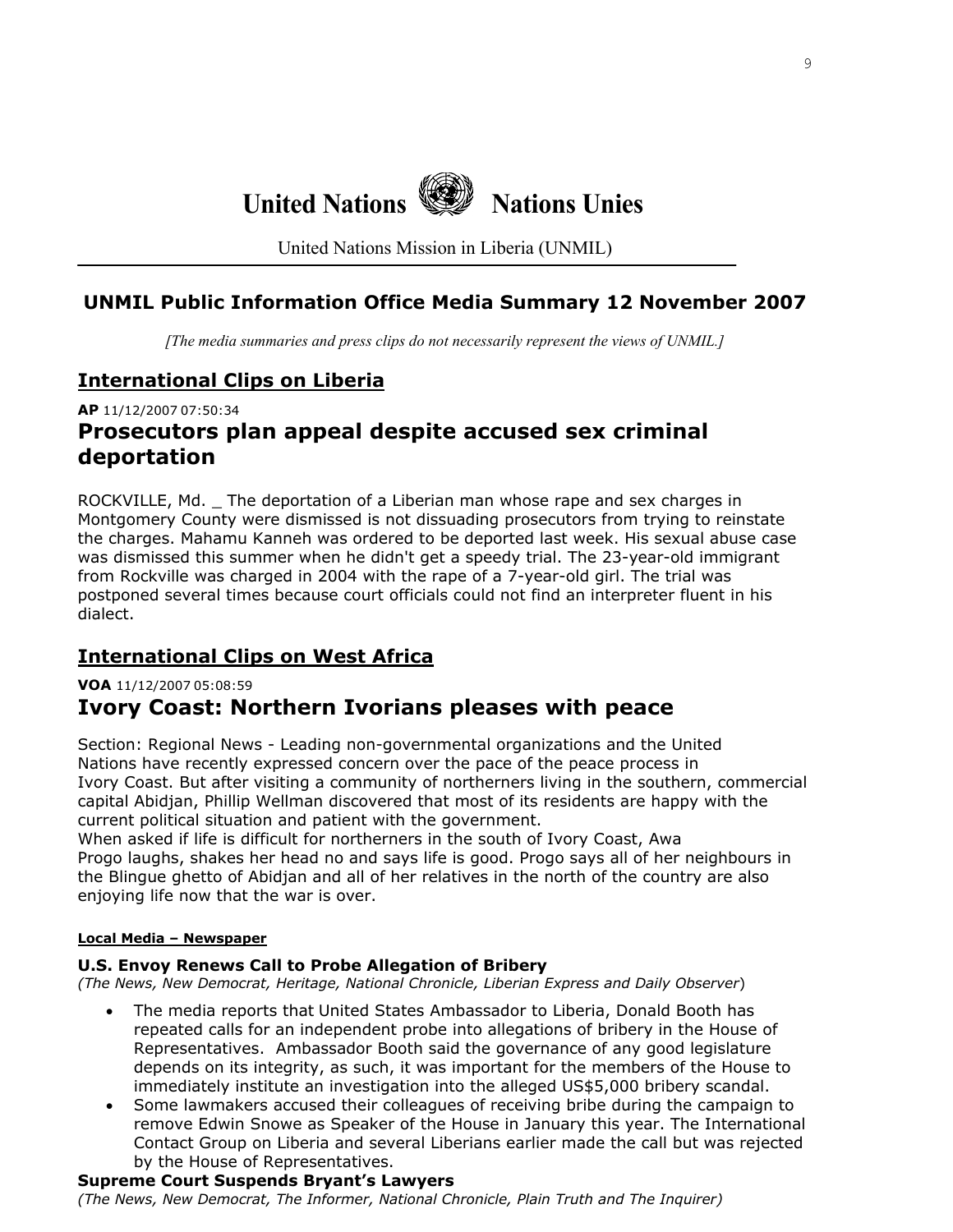- The Supreme Court of Liberia has banned two lawyers representing the legal interest of former Transitional Chairman, Gyude Bryant, accused of theft in the ongoing economic sabotage case.
- The two lawyers, former Solicitor General, Theophilus Gould and Counsellor Samuel Clarke were ordered banned on Friday for requesting Criminal Court "C" Judge Boima Kontoe to stop further proceedings into the Bryant's case after the Supreme Court instructed the Judge to proceed.
- The media however reports that in order not to hinder the Bryant's trial, the two lawyers were given "suspended ban" until such professional act on their part is repeated. They were fined US\$ 300 each and ordered to pay the amount within 72 hours. The ruling stemmed from a Bill of Information filed before the Supreme Court by state lawyers saying the action by Bryant's lawyers to stop proceedings into his trial was contemptuous and that they should be punished.

#### **UNMIL begins Street Project in Ganta**

*(Daily Observer)* 

• The United Nations Mission in Liberia (UNMIL) has begun the opening-up of streets in Ganta, Nimba County. The commencement of the exercise was attended by scores of citizens as well as local government officials. Speaking on behalf of UNMIL, Wesley Natana, Civil Affairs Coordinator of the mission said the peacekeepers had brought their equipment to officially start the opening-up of the streets of Ganta as requested by the Government of Liberia through the Ministry of Internal Affairs. "This exercise is based on recommendations made by the ad-hoc technical committee of the presidential commission on the Nimba inter-ethnic properties and land disputes as part of a solution in resolving the disagreements", he said. The UNMIL Civil Affairs Coordinator than called on the citizenry to cooperate with the UNMIL Bangladeshi Engineering Battalion #7 for the success of the exercise.

#### **Defense Official Says AFL Restructure Faces Gender Imbalance**

*(The News)* 

- The Deputy Defense Minister for Administration, Othello Warwick says the recruitment exercise of the Armed Forces of Liberia(AFL) is facing gender imbalance due to the unwillingness of women to sign up for the army.
- Speaking at the weekend when more than 500 recruits were sworn in at Camp Sandi Ware Military Barracks in VOA outside Monrovia, Minister Warwick said most of the women meeting the criteria for enlisting into the new army are not willing or enthusiastic.

#### **Local Media – Radio Veritas** *(News monitored today at 9:45 am)*

#### **Mercy Ship Founder Says Ship will Continue to Support Liberia**

• The President of Mercy Ship, an international charity, Mr. Don Stevens said that the Ship will continue its support to Liberia focusing on the Country's national health-care by using the African Mercy Platform for medical education and mentoring in administration and infrastructure management. For her part, President Ellen Johnson Sirleaf welcomed the Ship's decision to return to Liberia in February, 2008 because its presence will greatly help Liberia's health sector.

*(Also reported on ELBS, Star Radio, SKY FM and Truth FM)*

#### **Civil Service Association Calls for Presidential Commission on Pension**

• According to the President of the Civil Service Association of Liberia Jefferson Elliot, the Association's Executive Committee called for the setting up of a presidential commission on pension which will ensure the enhancement of social security benefits to guarantee greater social protection for civil servants in Liberia.

*(Also reported on ELBS, Star Radio, SKY FM and Truth FM)*

#### **French Envoy Says France will help Improve Liberian Media**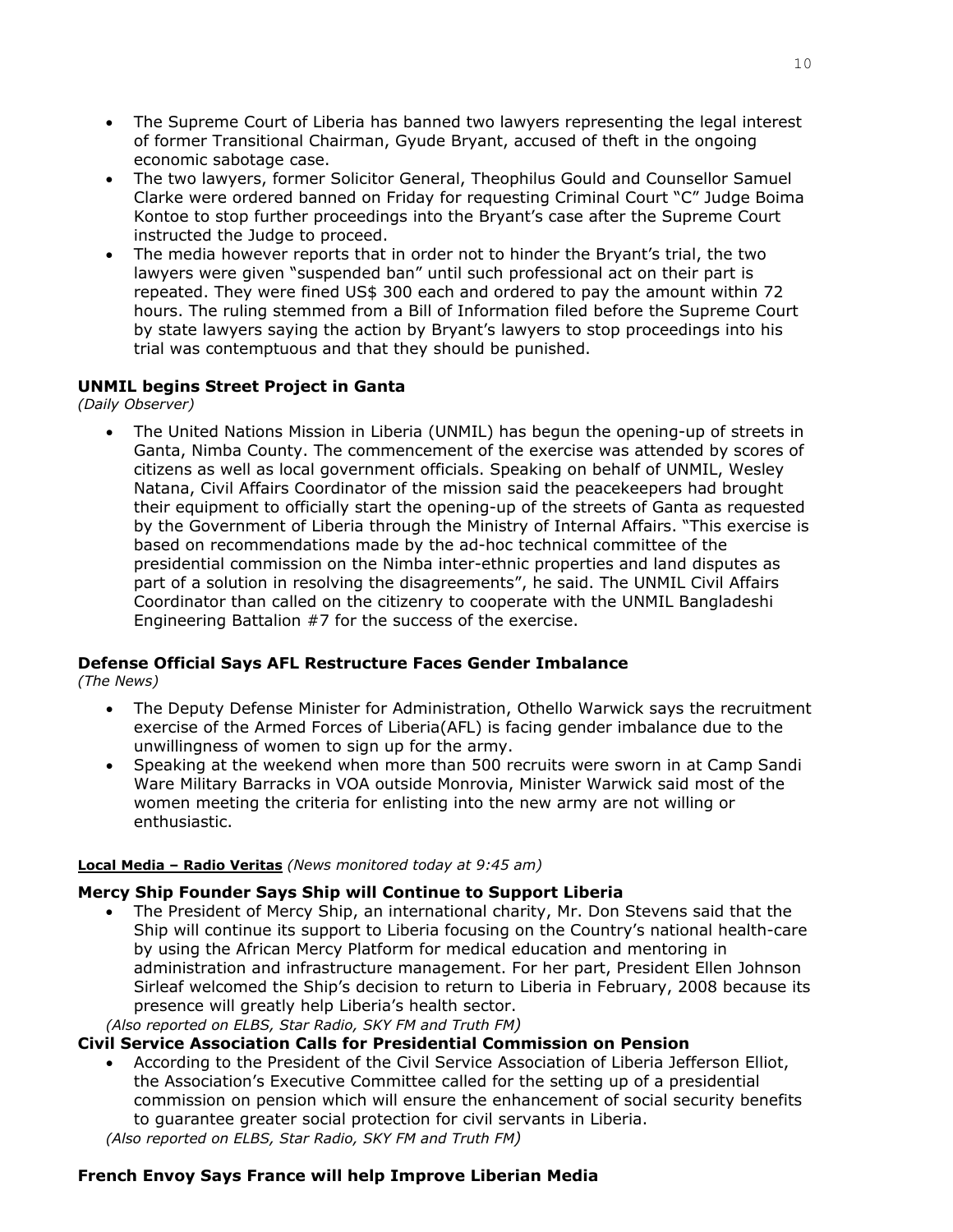- Presenting certificates to graduates of the Jireh School of Journalism yesterday, French Ambassador Jacque Gerard promised the French government's commitment to improve the performance of the Liberian media in that the sector was making some progress in terms of growth. He promised that his Embassy will complete the Christian Media Centre studio project.
- For his part, the Press Union of Liberia Secretary-General, Mr. Peter Quaqua regretted that some Liberian journalists have lost their integrity which no amount of training can replace.
- Meanwhile, serving as Guest Speaker at the ceremony, Information Minister Laurence Bropleh called for professional guidelines to be drawn up in order to weed out incompetent and unethical people who pollute the journalism profession.
- Minister Bropleh noted that journalism was a noble profession but incompetent and unqualified persons practicing it were doing a disservice to competent and professional practitioners of the art in Liberia.
- Minister Bropleh said that in order for the media to play its crucial role in rebuilding the Country, journalists must be well paid and have an understanding of issue or they will be pruned to giving out misinformation to the public. He admonished the graduates to see themselves as part of a new generation of journalists, whose focus should be on developmental reporting by going beyond the headlines, doublechecking information and verifying the facts.

*(Also reported on ELBS, Star Radio, SKY FM and Truth FM)*

#### **Local Communities Urged to Undertake Self-Help Initiatives**

• Correspondents said that the Ministry of Commerce Acting Director of Communications, Mr. Marbue Gorlafalee Sunday encouraged Liberians to undertake self-help initiatives in order to empower themselves in the absence of government assistance. Speaking to members of the Wesseh Financial Club, Mr. Gorlafalee said that venturing into self-help projects would provide an alternative livelihood for them.

*(Also reported on ELBS, Star Radio, SKY FM and Truth FM)*

*Complete versions of the UNMIL International Press Clips, UNMIL Daily Liberian Radio Summary and UNMIL Liberian Newspapers Summary are posted each day on the UNMIL Bulletin Board. If you are unable to access the UNMIL Bulletin Board or would like further information on the content of the summaries, please contact Mr. Weah Karpeh at karpeh@un.org.*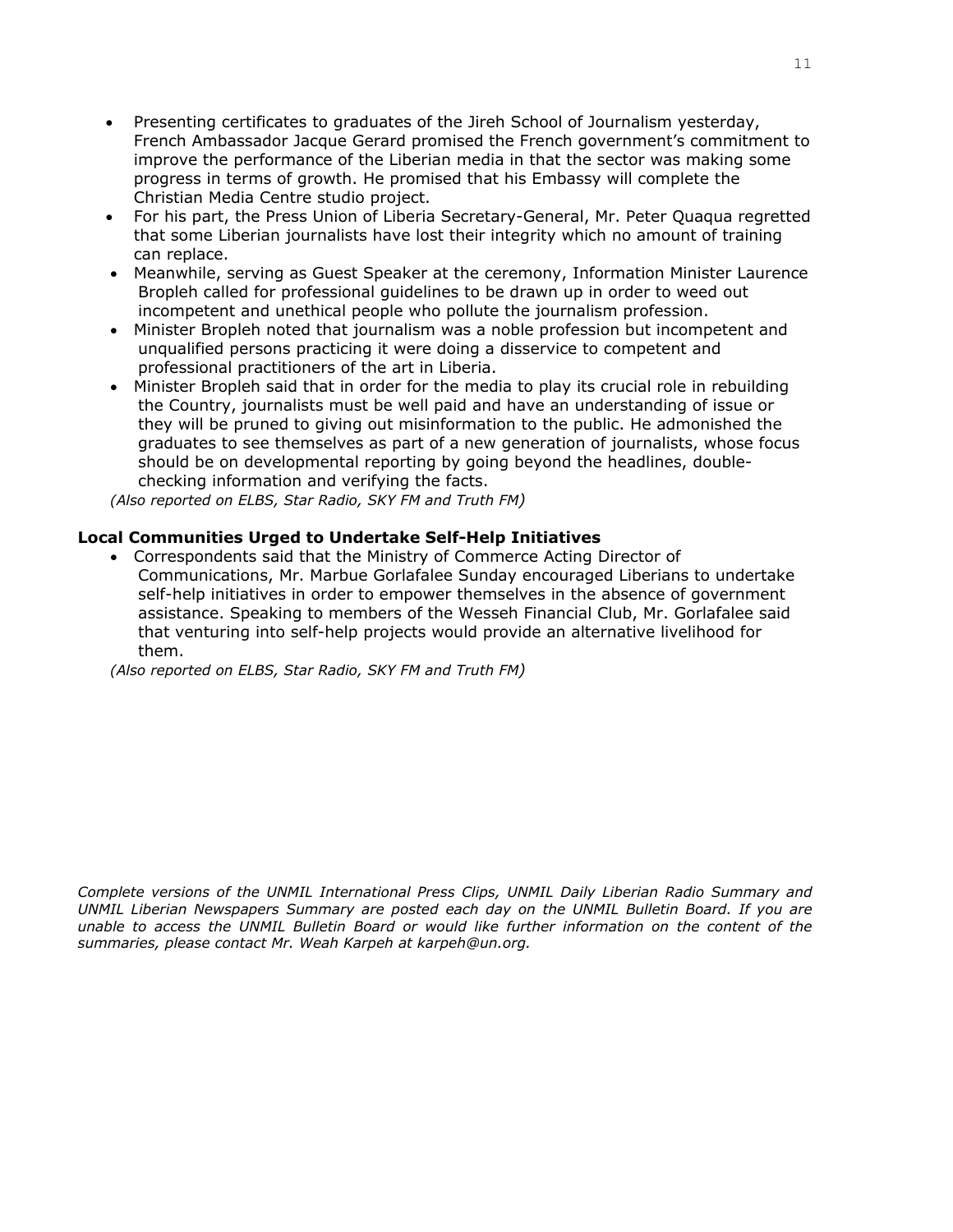## **Uganda's LRA Rebels Say ICC Arrest Warrants Obstacles to Peace**

By Peter Clottey Washington, D.C.

Uganda's Lord's Resistance Army (LRA) rebels say the International Criminal Courts' (ICC) arrests warrants against its top leadership are the main obstacle to finding a lasting peace to the northern Uganda conflict. The rebels also blame Luis Moreno-Ocampo, the chief prosecutor of the ICC of bias and of being involved in a calculated attempt to derail the adjourned peace talks in the Southern Sudanese capital, Juba, between the LRA and the government of Uganda.

The LRA adds that it is committed to finding a lasting solution to the over 20-years of its insurgency. David Matsanga is the technical advisor for the rebels on ICC matters. From Kenya's capital, Nairobi he tells reporter Peter Clottey that the rebels are grateful for the overwhelming support they are enjoying during their ongoing consultations in northern Uganda.

"We want to make it very clear that the position of the Lord's Resistance Army on the question of the ICC is that it was a flawed process. It was a flawed process in that the prosecutor only investigated one side; he did not investigate all the sides that were involved in the conflict. That is our position. And the rest of it we have put it into agenda number three, which is exactly what the LRA stands for as far as accountability and reconciliation are concerned," Matsanga pointed out.

He described as unfortunate the action of the chief prosecutor of the ICC, who he said is trying to undermine the peace process.

"With due respect, Ocampo has lost the credibility of prosecuting this case because he has gone outside his merits as a prosecutor. You wait for the court then you lay your case. But he has become a public relations officer who drums up and makes statements that even jeopardize any action that can be taken against the same people that he is accusing, trying to pin down the situation to confuse the peace process," he said.

Matsanga said most people, including victims of the insurgency want peace to be achieved so they could go on with their lives.

"Ugandans are saying no, this peace process cannot be confused. We want the peace process to be concluded. There are no short cuts. Even the Uganda government knows there are no short cuts to the dialogue in Juba. And you cannot bring any other alternative that can bring long lasting and sustainable peace to the people of northern Uganda and eastern Uganda, and the rest of Uganda who has suffered as a result of this conflict for 21 years," Matsanga noted.

He reiterated that the ICC-issued warrants are a major obstacle to the peace negotiations.

"We have told the government time and time again on the table in Juba. We have argued with the government, with Ruhakana Rugunda, even recently our delegation was in Kampala, when they met President Yoweri Museveni. They told President Museveni with no uncertain terms, categorically that the issue of the ICC is a stumbling block. And President Museveni said he is not also happy with the ICC issue," he said.